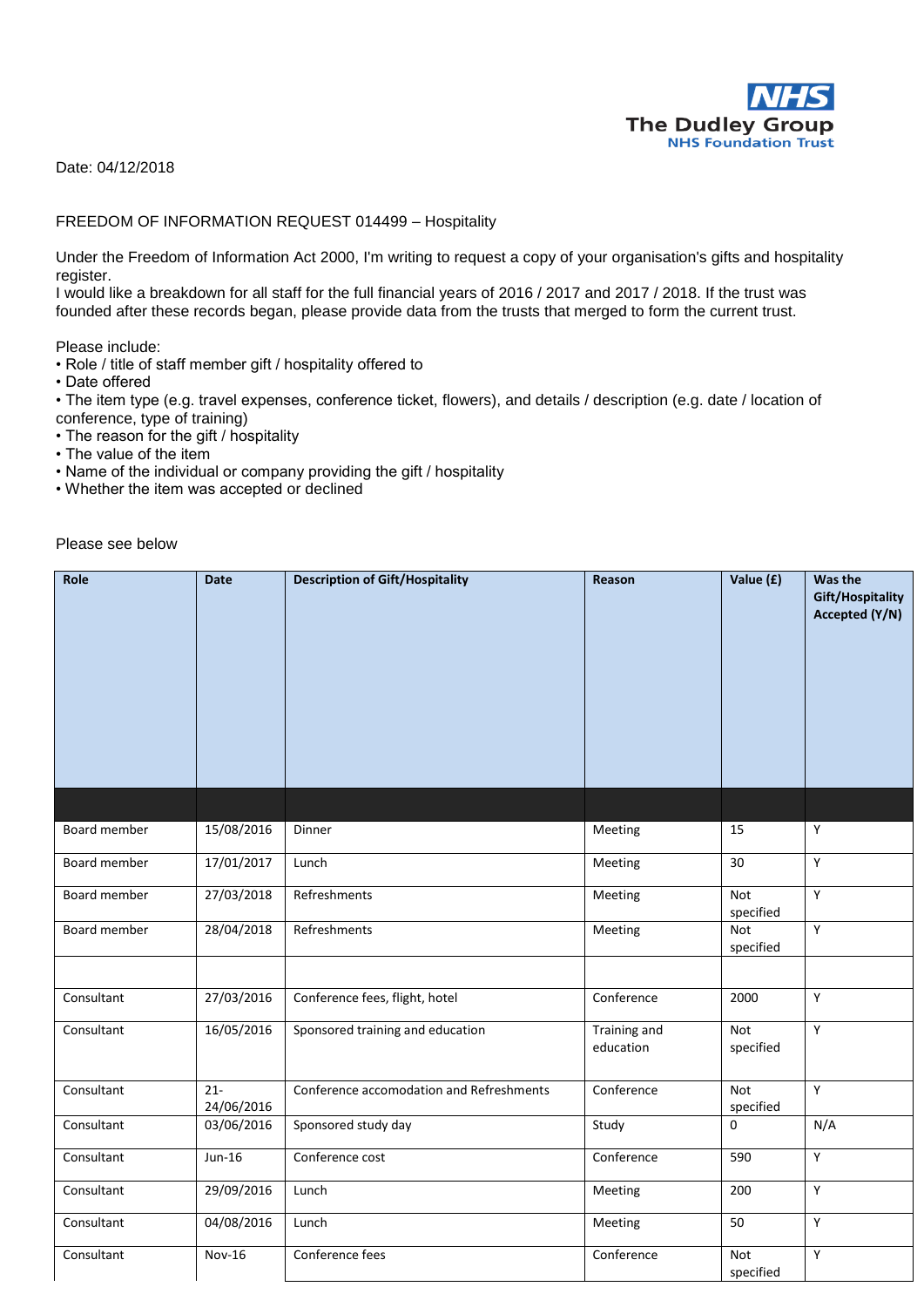| Consultant | 7-8/10/2016              | Hotel cost                                    | Conference               | 270                                  | Y                                                    |
|------------|--------------------------|-----------------------------------------------|--------------------------|--------------------------------------|------------------------------------------------------|
| Consultant | 07/10/2016               | Sponsored study day                           | Study                    | 370                                  | Y                                                    |
| Consultant | Oct-16                   | Speaker fees                                  | Lecture                  | 200                                  | Y                                                    |
| Consultant | 02/11/2016               | Honorarium                                    | Honorarium               | Not<br>specified                     | Y                                                    |
| Consultant | 09/11/2016               | Hotel cost                                    | Sponsored meeting        | 46                                   | Y                                                    |
| Consultant | 28/11/2016               | Honorarium                                    | Honorarium               | <b>Not</b><br>specified              | Y                                                    |
| Consultant | 29/11/2016               | Hotel cost                                    | Sponsored meeting        | 54                                   | Y                                                    |
| Consultant | Nov-16                   | Conference fees                               | Conference               | 350                                  | Y                                                    |
| Consultant | Nov-16                   | Conference fees                               | Conference               | Not<br>specified                     | Y                                                    |
| Consultant | 08/12/2016               | Speaker fees                                  | Honorarium               | 500                                  | Y                                                    |
| Consultant | 13/12/2016               | Speaker fees                                  | Lecture                  | <b>Not</b><br>specified              | Y                                                    |
| Consultant | 01/01/2017               | Clinical visit cost                           | Clinical visit           | 132.84                               | Y                                                    |
| Consultant | 16/01/2017               | Sponsored meeting                             | Meeting                  | 1000                                 | Y                                                    |
| Consultant | 17/01/2017               | Lunch                                         | <b>Education meeting</b> | Not<br>specified                     | Y                                                    |
| Role       | <b>Date</b>              | <b>Description of Gift/Hospitality</b>        | Reason                   | Value (£)                            | Was the<br><b>Gift/Hospitality</b><br>Accepted (Y/N) |
| Consultant | 25/01/2017               | Sponsored meeting                             | Meeting                  | Not<br>specified                     | Y                                                    |
| Consultant | Feb-17                   | Conference cost                               | Conference               | 1200                                 | Y                                                    |
| Consultant | 01/03/2017               | Speaker fees                                  | Lecture                  | Not<br>specified                     | Y                                                    |
| Consultant | 3-4/03/2017              | Conference cost                               | Conference               | 500                                  | Y                                                    |
| Consultant | 3-4/03/2017              | Conference cost and accommodation             | Conference               | 238.55                               | Y                                                    |
| Consultant | $11 -$<br>15/3/2017      | Conference cost                               | Conference               | 600                                  | Y                                                    |
| Consultant | $Mar-17$                 | <b>Teaching fees</b>                          | Study                    | 300                                  | Y                                                    |
| Consultant | $17 -$<br>19/03/2017     | Conference fees, flights accommodation, meals | Conference               | Not<br>specified                     |                                                      |
| Consultant | 24/05/2017               | Speaker fees                                  | Study                    | Not<br>specified                     | Y                                                    |
| Consultant | $03 -$<br>05/10/2017     | Conference fees, flights accommodation, meals | Conference               | <b>Not</b><br>specified              | Y                                                    |
| Consultant | $16-$<br>18/05/2017      | Conference fees, flights accommodation, meals | Conference               | <b>Not</b><br>specified              | Y                                                    |
| Consultant | $14-$<br>17/06/2017      | Conference costs                              | Conference               | Not<br>specified                     | Y                                                    |
| Consultant | 14/07/2017               | Speaker fees                                  | Study                    | 640                                  | Y                                                    |
|            |                          |                                               |                          |                                      |                                                      |
| Consultant | $8-$                     | Conference cost air fare and accommodation    | Scientific congress      | 1713.21                              | Y                                                    |
| Consultant | 12/09/2017<br>09-        | Travel and accommodation                      | Study                    | <b>Not</b>                           | Y                                                    |
| Consultant | 10/09/2017<br>14/09/2017 | Speaker fees                                  | Study                    | specified<br><b>Not</b><br>specified | Y                                                    |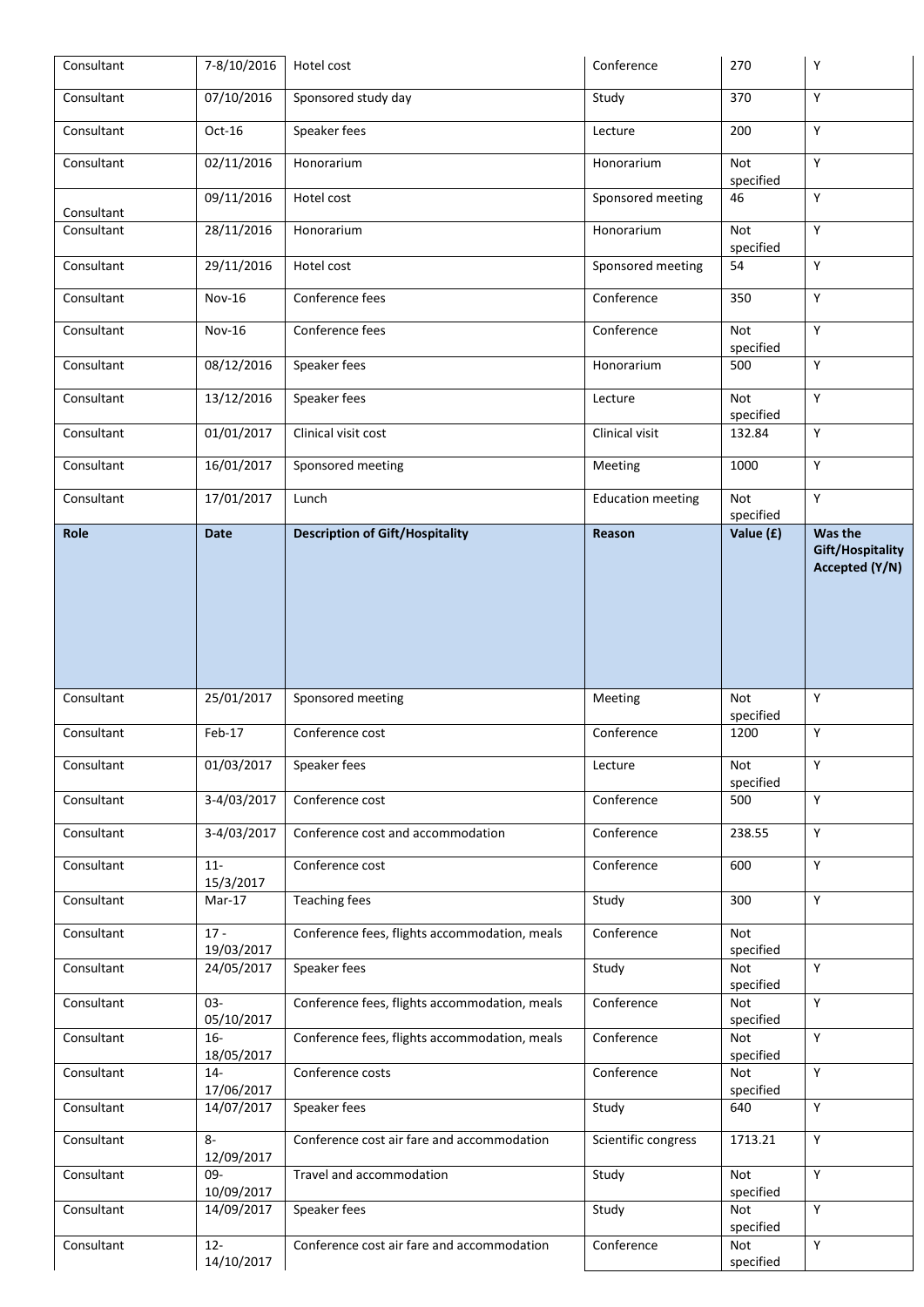| Consultant            | $16 -$<br>17/10/2017   | Conference cost                                   | Conference                       | Not<br>specified | Υ                                             |
|-----------------------|------------------------|---------------------------------------------------|----------------------------------|------------------|-----------------------------------------------|
| Consultant            | $30/10-$<br>01/11/2017 | Conference fees, flights accommodation, meals     | Conference                       | 500              | Υ                                             |
| Consultant            | 13/11/2017             | Conference cost                                   | Conference                       | Not<br>specified | Y                                             |
| Consultant            | Nov-17                 | Workshop cost and lunch                           | Workshop                         | 75               | Y                                             |
| Consultant            | 2-4/12/2017            | Travel and accommodation                          | Study                            | Not<br>specified | Y                                             |
| Consultant            | 03/12/2017             | Syposium cost, refreshments and<br>acccommodation | Study                            | Not<br>specified | Y                                             |
| Consultant            | 01/01/2018             | Conference cost                                   | Conference                       | Not<br>specified | Υ                                             |
| Consultant            | 08/01/2018             | Conference cost                                   | Conference                       | Not<br>specified | Y                                             |
| Consultant            | 16/01/2018             | Dinner                                            | Presented at<br>meeting          | Not<br>specified |                                               |
| Consultant            | $14-$<br>17/02/2018    | Conference fees, flights accommodation, meals     | Conference                       | Not<br>specified | Υ                                             |
| Role                  | <b>Date</b>            | <b>Description of Gift/Hospitality</b>            | Reason                           | Value (£)        | Was the<br>Gift/Hospitality<br>Accepted (Y/N) |
| Consultant            | $13 -$<br>16/06/2018   | Speaker fees, travel and accommodation            | Conference                       | Not<br>specified | Y                                             |
| Various medical staff | 21/04/2016             | Refreshments                                      | Anaesthetic<br>education meeting | 72.72            | Y                                             |
| Various medical staff | 17/05/2016             | Refreshments                                      | Anaesthetic<br>education meeting | 44.4             | Υ                                             |
| Various medical staff | 23/05/2016             | Refreshments                                      | Anaesthetic<br>education meeting | 152.88           | Y                                             |
| Various medical staff | 03/10/2016             | Refreshments                                      | Anaesthetic<br>education meeting | 83.97            | $\mathsf Y$                                   |
| Various medical staff | 22/11/2016             | Refreshments                                      | Anaesthetic<br>education meeting | 150              | $\mathsf Y$                                   |
| Various medical staff | 26/01/2017             | Refreshments                                      | Anaesthetic<br>education meeting | 170.32           | Y                                             |
|                       |                        |                                                   |                                  |                  |                                               |
| Various medical staff | 27/02/2017             | Refreshments                                      | Anaesthetic<br>education meeting | 172.14           | Y                                             |
| Various medical staff | 28/03/2017             | Refreshments                                      | Anaesthetic<br>education meeting | 150              | $\mathsf Y$                                   |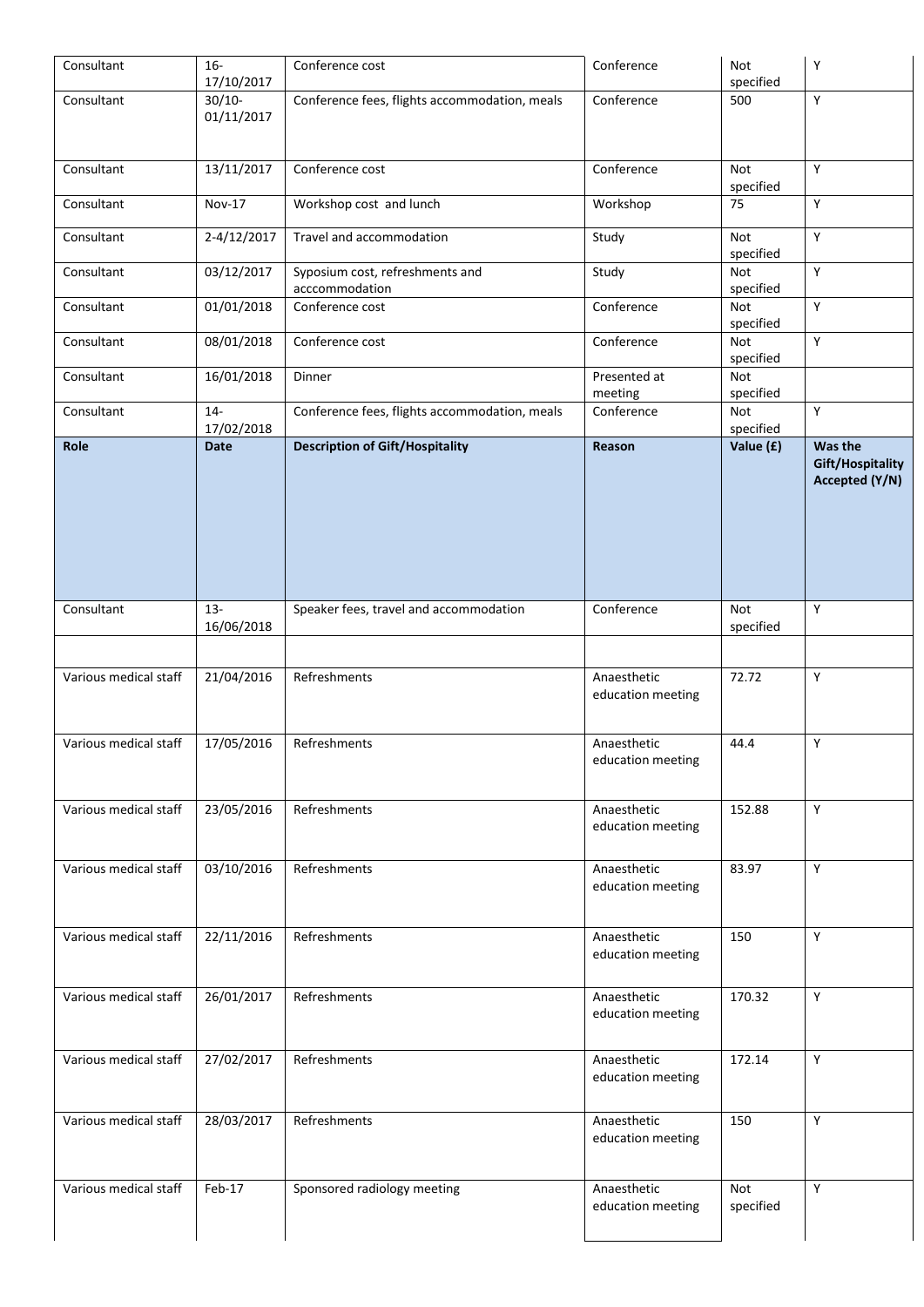| Various medical staff        | Feb-17      | Sponsored meeting                        | Thrombolysis<br>training day for<br>Registrars   | Not<br>specified        | $\mathsf Y$                                   |
|------------------------------|-------------|------------------------------------------|--------------------------------------------------|-------------------------|-----------------------------------------------|
| Various medical staff        | Feb-17      | Sponsored meeting                        | Clinical governance                              | Not<br>specified        | Y                                             |
| Various medical staff        | Aug-17      | Sponsored meeting                        | Obsteric and<br>gynaecology<br>education meeting | <b>Not</b><br>specified | $\overline{Y}$                                |
|                              |             |                                          |                                                  |                         |                                               |
| Therapist                    | 14/12/2016  | Lunch and travel                         | Study                                            | 33                      | Υ                                             |
| Therapist                    | 14/12/2016  | Honorarium                               | Honorarium                                       | 500                     | ${\sf N}$                                     |
| Role                         | <b>Date</b> | <b>Description of Gift/Hospitality</b>   | Reason                                           | Value (£)               | Was the<br>Gift/Hospitality<br>Accepted (Y/N) |
| Therapist                    | 06/03/2017  | Training and hotel                       | Study                                            | 350                     | Y                                             |
|                              |             |                                          |                                                  |                         |                                               |
| Trust                        | 22/04/2016  | Sponsored event                          | Study                                            | 1125                    | Υ                                             |
| Trust                        | 01/12/2016  | <b>Bottle Prosessco</b>                  | Raffled for Trust<br>charity                     | 50                      | Y                                             |
| Trust                        | 16/12/2016  | 5 hampers                                | Raffled for Trust<br>charity                     | 90                      | Υ                                             |
| Trust                        | Mar-17      | Raffle prizes                            | Committed to<br>Excellence awards                | Not<br>specified        | $\mathsf Y$                                   |
| Trust                        | 03/03/2017  | Sponsored event                          | Committed to<br>Excellence awards                | 19050                   | Υ                                             |
| Trust                        | 15/12/2017  | Kindle fire tablet                       | Staff benefit gift                               | Not<br>specified        | Y                                             |
| Trust                        | 13/03/2018  | Venue costs and refreshments             | Education                                        | Not<br>specified        | Υ                                             |
| Trust                        | 04/05/2018  | Hand gel samples                         | Education                                        | Not<br>specified        | Y                                             |
| Communications<br>department | 16/12/2016  | Box chocolates                           | Thank you gift                                   | 30                      | Υ                                             |
| Communications<br>department | 12/01/2017  | Box chocolates                           |                                                  | 40                      | Y                                             |
| Governance admin             | 20/04/2018  | Dinner                                   | Society annual<br>dinner                         | 40                      | $\mathsf Y$                                   |
|                              |             |                                          |                                                  |                         |                                               |
| Band 7 Nurse                 | 22/12/2017  | Hamper for ward staff                    | Gift from patient                                | <b>Not</b><br>specified | $\mathsf Y$                                   |
| Band 7 Nurse                 | 23/08/2017  | Travel, parking and Refreshments         | Study                                            | 32                      | Y                                             |
| Band 7 Nurse                 | 31/08/2017  | Conference cost flight and accommodation | Conference                                       | Not<br>specified        | $\mathsf Y$                                   |
| Band 7 Nurse                 | Aug-17      | Honorarium/remiitance for publication    | Publication                                      | 300                     | Y                                             |